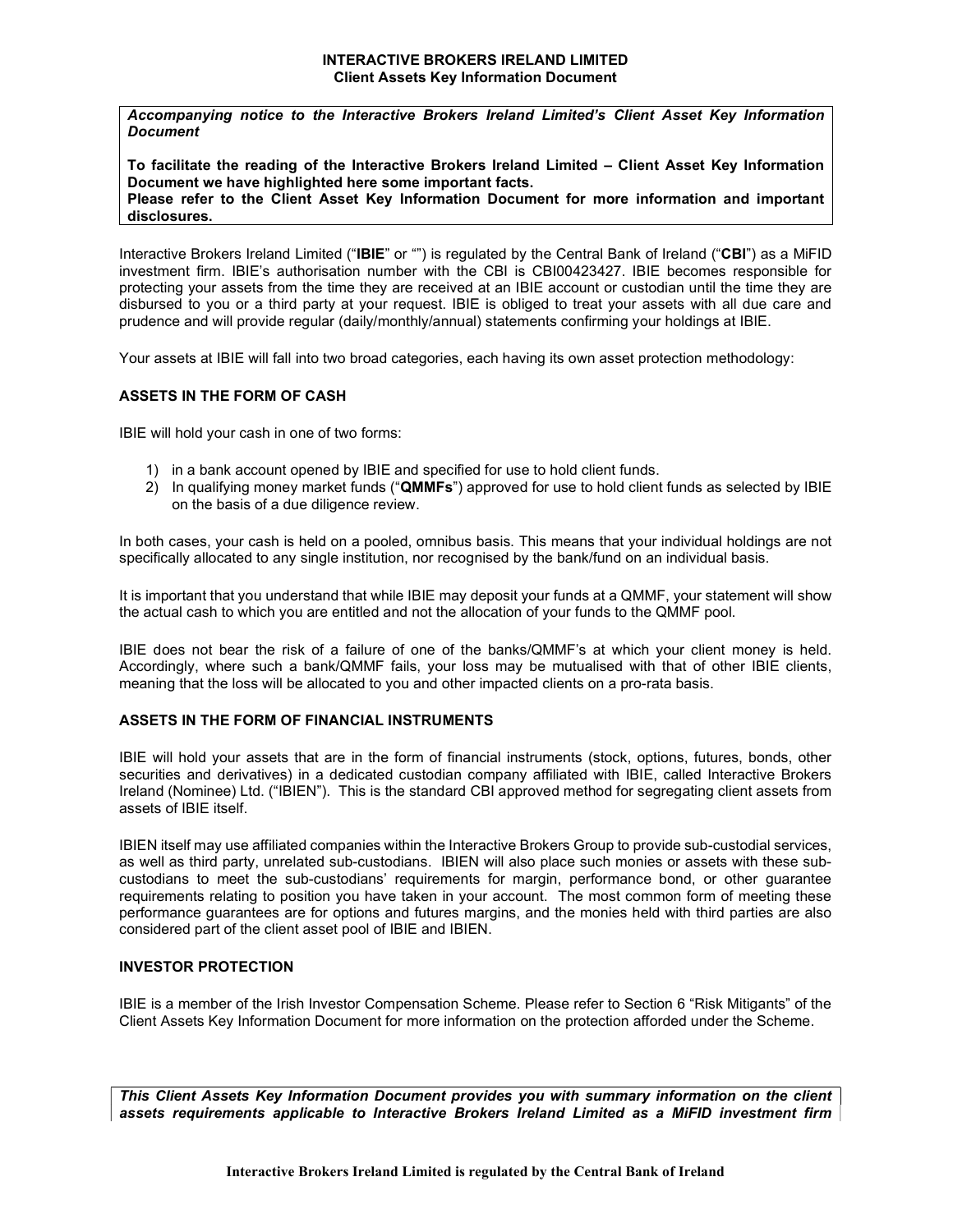regulated by the Central Bank of Ireland, authorisation number CBI00423427. This document will help you understand how and where your assets will be held by Interactive Brokers Ireland Limited, and to highlight the associated risks. It is important that you also refer to Section 3 of your Customer Agreement (General Business Terms). It is also important that you read this document carefully and in full.

# 1. Introduction

The purpose of this Client Assets Key Information Document is to provide you with:

- An explanation of the key features of the regulatory regime that applies to the safeguarding of client assets.
- An explanation of what constitutes client assets under that regime.
- The circumstances in which that regime applies and does not apply.
- An explanation of the circumstances in which Interactive Brokers Ireland Limited ("IBIE") will hold client assets, deposit client assets with a third party and deposit client assets with a third party outside of Ireland; and
- The arrangements applying to the holding of client assets and the relevant risks associated with these arrangements.

# 2. Key features of the regulatory regime applicable to client assets

Where IBIE provides investment services to you we have regulatory obligations to you as our client in respect of your client assets. The principal legislation governing the safekeeping of client assets comprises:

- Central Bank (Supervision and Enforcement) Act 2013 (Section 48(1)) (Investment Firms) Regulations 2017 (S.I. No. 604 of 2017) ("Investment Firm Regulations") (here);
- European Union (Markets in Financial Instruments) Regulations 2017 (S.I. No. 375 of 2017) ("MiFID Regulations"), in particular, Schedule 3 to the MiFID Regulations in respect of the 'Safeguarding Client Financial Instruments and Funds'; and
- Commission Delegated (EU) Directive 2017/593 with regard to safeguarding of financial instruments and funds belonging to clients, product governance obligations and the rules applicable to the provision or reception of fees, commissions or any monetary or non-monetary benefits ("Commission Delegated Directive"),

The CBI has also published Guidance on Client Asset Regulations for Investment Firms to assist investments firms in complying with the Investment Regulations. You can access the Guidance here.

The fundamental objective of the Client Assets Regime is to regulate and safeguard the handling of client assets by regulated investment firms (including IBIE) and other in-scope firms.

# It is important to bear in mind that the Client Assets Regime cannot fully eliminate all risks relating to clients' assets. Please refer to Section 6 below on this.

Further information on the Client Assets Regime can be found on the Central Bank of Ireland's website, available here.

Under the Investment Firm Regulations, investment firms (including IBIE) must comply with a number of obligations, including the following:

- Segregation: IBIE must hold client assets separate from IBIE's own assets and maintain accounting segregation between IBIE's own assets and clients' assets.
- Designation and Registration: IBIE must ensure that client assets are clearly identified in its internal records and are separately identifiable from IBIE's own assets.
- **Reconciliation:** IBIE must keep accurate books and records as are necessary to enable it, at any time and without any delay, to provide an accurate and independent record of the client assets held for each client and the total held in the Client Asset Account.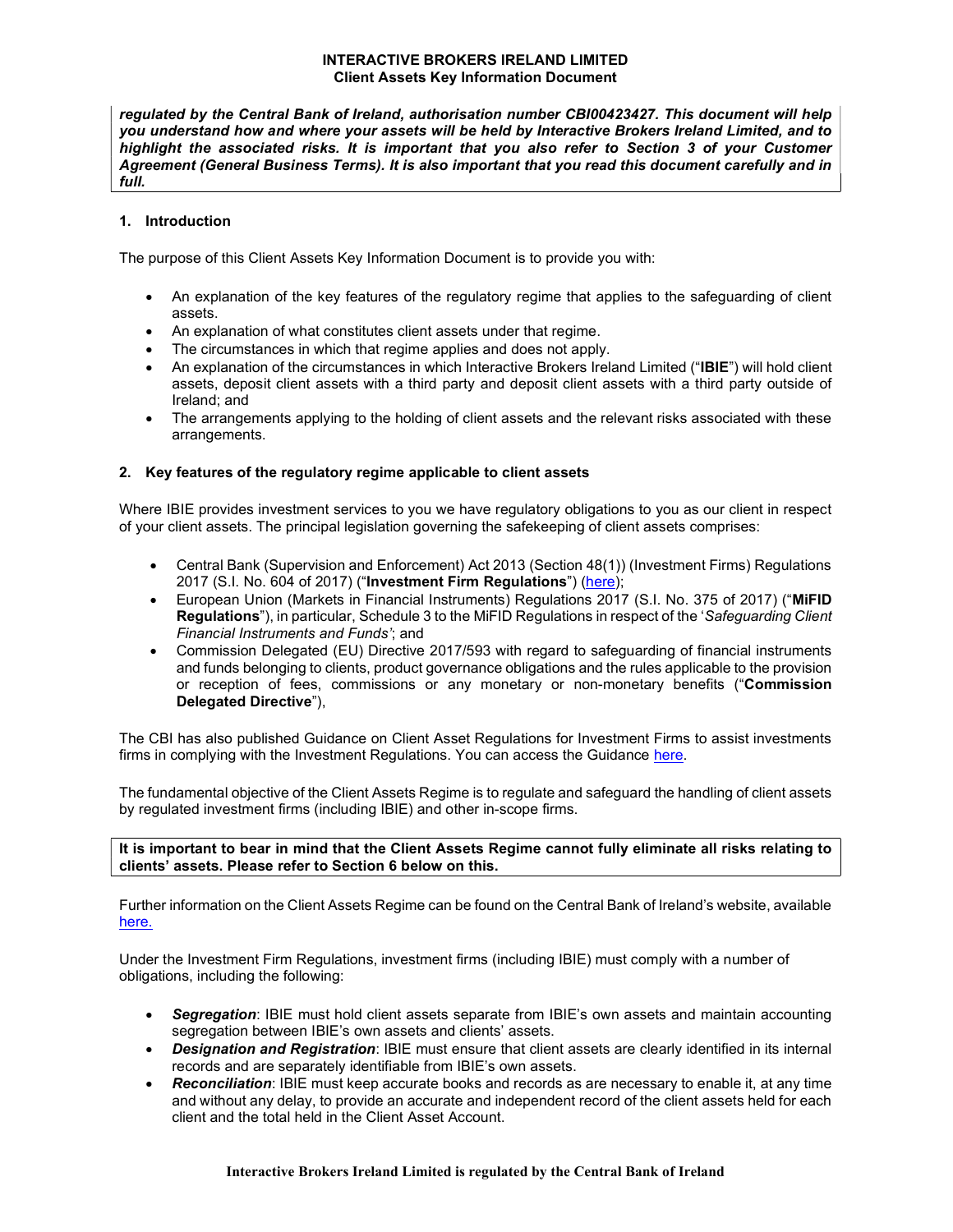- Daily Calculation: Each business day IBIE must ensure that the aggregate balance in its client asset bank accounts, as at the close of business on the previous working day, is equal to the amount it should be holding on behalf of its clients.
- **Client Disclosure and Client Consent:** IBIE must provide information to its clients regarding how and where their client assets are held and the resulting risks thereof. IBIE is also required to inform its clients if their client assets are being held within the Client Assets Regime. IBIE must provide this Client Assets Key Information Document to retail clients. In addition, there are a number of instances in which IBIE must obtain a client's consent as to how their client assets are held by or on behalf of IBIE, or where certain actions are to be taken in relation to those client assets (please see Section 3 of the Customer Agreement (General Business Terms)).
- Risk Management: IBIE must ensure it has and applies systems and controls that are appropriate to identify (among other obligations) risks in relation to client assets and should put in place mitigations to counteract these risks. In addition, IBIE must appoint a person to the role of Head of Client Asset Oversight. IBIE is also obliged to adopt a Client Asset Management Plan.
- Client Asset Examination: IBIE must engage the services of its external auditor to report, at least annually, on IBIE's safeguarding of client assets.

Please be aware that the Client Assets Regime does not protect or guarantee the value of any client assets. Furthermore, IBIE may substitute the return of your client assets with the cash equivalent in the event of a resolution plan being adopted in respect of IBIE under the European Union (Bank Recovery and Resolution) Regulations 2015 and 2019.

# 3. An explanation of what constitutes "client assets" under the Client Assets Regime

The term "client assets" means client funds and/or client financial instruments, as outlined below.

- Client funds: any money (including electronic funds and current/deposit account balances) which is received from or on behalf of a client or held by a firm on behalf of a client to whom a firm provides one or more regulated financial services. Electronic funds and other payable orders will be "client funds" from the time of receipt by IBIE.
- Client financial instruments: any "financial instrument" as defined in the MiFID Regulations and the Investment Intermediaries Act 1995. Client financial instruments can include, for example, shares, bonds, and units in collective investment schemes (including units or shares in qualifying money market funds).

Client funds and client financial instruments are covered by the Client Assets Regime irrespective of the value of a client's investment.

#### 4. The circumstances in which the Client Assets Regime applies and does not apply

The Client Assets Regime only applies to client funds and/or client financial instruments that have been received by IBIE in respect of a regulated financial service.

The following are not considered client assets under the Client Assets Regime:

- Funds or financial instruments received by IBIE from you or on your behalf that do not relate to a regulated financial service.
- An order made payable to a third party, which is directly transmitted by IBIE to the third party; or
- A payable order received from you that is not honoured by the paying eligible credit institution.

Client assets will cease to be client assets under the Client Assets Regime when:

- Client funds are paid or transferred to you, either directly into an account with an eligible credit institution or a relevant third party in your name; or
- Client funds are paid or transferred to a third party on your written instruction and are no longer under the control of IBIE.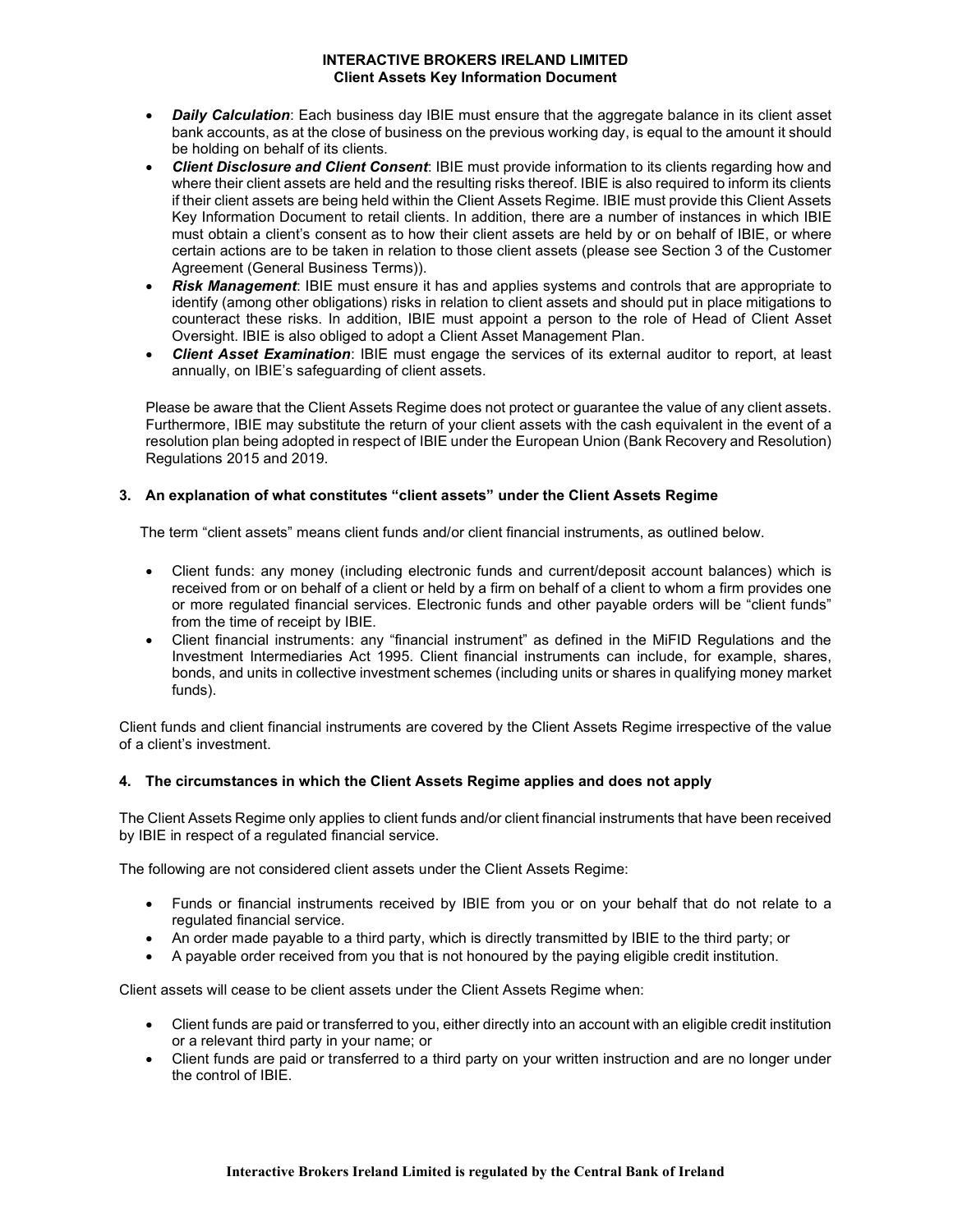The Client Assets Regime does not cover financial instruments used as collateral to support a margin loan under the "right of use" provision in the Customer Agreement (General Business Terms) Requirements. Our right to use these financial instruments ceases upon satisfaction of your obligations owed to IBIE.

#### 5. An explanation of the circumstances in which IBIE will hold client assets, deposit client assets with a third party and deposit client assets with a third party outside the State

IBIE is deemed to hold client assets where they have been lodged or entrusted to IBIE by, or on behalf of, a client and where IBIE holds those client assets on behalf of that client.

IBIE may hold your client assets through a Third Party, such as a bank, custodian, qualifying money market fund or an affiliated investment firm located in Ireland, in the EEA or outside of the European Economic Area (a Non-EEA Third Party"). All client funds are pooled.

IBIE will exercise due diligence in the selection, appointment, and periodic review of each Third-Party holding client assets. IBIE will undertake an initial and on-going due diligence of such a Third Party but is not responsible for any acts, omissions, or default of any such Third Party.

Where IBIE holds client assets with a Non-EEA Third Party, the legal and regulatory regime applying to the Non-EEA Third Party, and your rights in relation to the client assets, may be different to those which would apply if such client assets were held by a bank, custodian, or affiliated investment firm in Ireland or in the EEA (both an "EEA Third Party"). In the event of a default or failure of that Non-EEA Third Party, the client assets may be treated differently than if the client assets were held by an EEA Third Party.

# Client Funds

On receiving any client funds, IBIE must promptly place those funds into one or more accounts opened with a Central Bank, an authorised credit institution or a Qualifying Money Market Fund. Where your client funds are held with a bank, your funds will be segregated from IBIE's own funds and will be held in a pooled account designated as a Client Asset Account and in the name of IBIE or its nominee. IBIE will have predetermined internal limits on the amount of funds placed with each bank.

IBIE may need to place some or all of your client funds in QMMFs where it is difficult to source a sufficient number of suitable banks (there are only a limited number of reputable banks available) or where one or more banks will not accept any additional funds.

Where client funds are placed in a OMMF, the units or shares in the fund will be protected in accordance with the requirements for holding client financial instruments under the Client Assets Regime. Clients will not be impacted, either positively or negatively, by any change in the value of units within a QMMF. Accordingly, there is no difference, from a monetary perspective, whether your funds are deposited with a bank or invested in units in a QMMF.

### Client Financial Instruments

IBIE will hold your assets that are in the form of financial instruments (stock, options, futures, bonds, other securities, and derivatives) in a dedicated custodian company affiliated with IBIE, called Interactive Brokers Ireland (Nominee) Ltd. ("IBIEN"). This is the standard CBI approved method for segregating client assets from assets of IBIE itself.

IBIEN itself may use affiliated companies within the Interactive Brokers Group to provide sub-custodial services, as well as third party, unrelated sub-custodians.

IBIEN will not deposit client financial instruments held on your behalf with a Non EEA Third Party that is established in a country that does not regulate the holding and safekeeping of client financial instruments for the account of another person unless: (a) the nature of the client financial instruments or of the investment services connected with those instruments requires them to be deposited with such a Third Party; or (b) where you are a Professional Client and you request in writing that we deposit them with such a Third Party.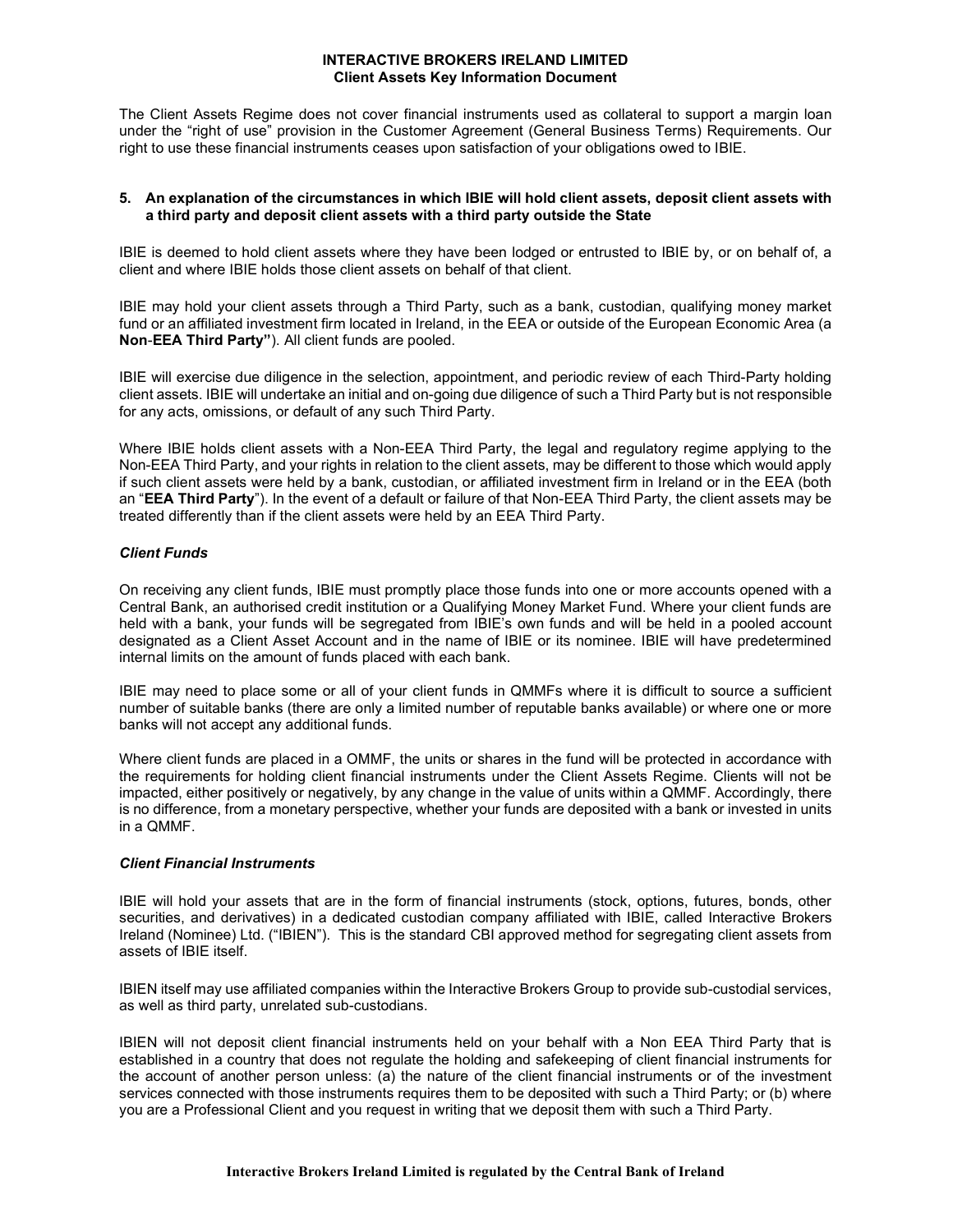Please refer to Section 3 of your Customer Agreement (General Business Terms) for further information.

You can find Information on the institutions with which client assets are held:

https://gdcdyn.interactivebrokers.com/Universal/servlet/Registration\_v2.formSampleView?formdb=4350.

## 6. The arrangements applying to the holding of client assets, the relevant risks associated with these arrangements and the relevant risk mitigants

## Arrangements applicable to the holding of client assets

IBIE will obtain from the relevant Third Party with whom the client assets are lodged, acknowledgement that the account is a Client Asset Account containing client assets and reconcile Client Asset Accounts as prescribed under the Client Asset Regime. IBIE will ensure that the amount of client assets which IBIE holds on your behalf is equal to the amount which IBIE should be holding for you.

The MiFID Regulations define QMMF to mean a collective investment undertaking ("CIU") which is either (i) authorised as an undertaking for collective investment in transferable securities (UCITS) or (ii) supervised and fulfils each of the following conditions:

- a) Its primary investment objective is to maintain the CIU's net asset value either constant at par (net of earnings), or at the value of the investors' initial capital plus earnings.
- b) It must, with a view to achieving that primary investment objective, invest exclusively in high quality money market instruments with a maturity or residual maturity of no more than 397 days, or regular yield adjustments consistent with such a maturity, and with a weighted average maturity of 60 days (and it may also achieve that objective by investing on an ancillary basis in deposits with credit institutions).
	- i. a money market instrument is considered to be of high quality if the management or investment company performs its own documented assessment of the credit quality of money market instruments that allows it to consider a money market instrument as high quality, and
	- ii. where one or more credit rating agencies registered and supervised by ESMA have provided a rating of the instrument, the management or investment company's internal assessment should have regard to, inter alia, those credit ratings.
- c) It must provide liquidity through same day or next day settlement.

IBIE will only consider investing client money in a QMMF that is a UCITS and is either a highly rated European Low Volatility NAV ("LVNAV") money market fund or a Public Debt Constant NAV ("PDCNAV") money market fund which trades on a daily basis and complies with the requirements of the Money Market Fund Regulation. These QMMFs generally present a relatively low market risk. In addition, IBIE's credit review and investment policy focus on the appropriate selection of suitable QMMFs.

QMMFs represent a conversion of the asset class owed to the client from cash to a security. Investing client money in QMMFs under the pooled model places any market risk on IBIE and not on the client.

#### Risks Associated with the arrangements for holding Client Assets

IBIE's arrangements for holding Client Assets present the following risks.